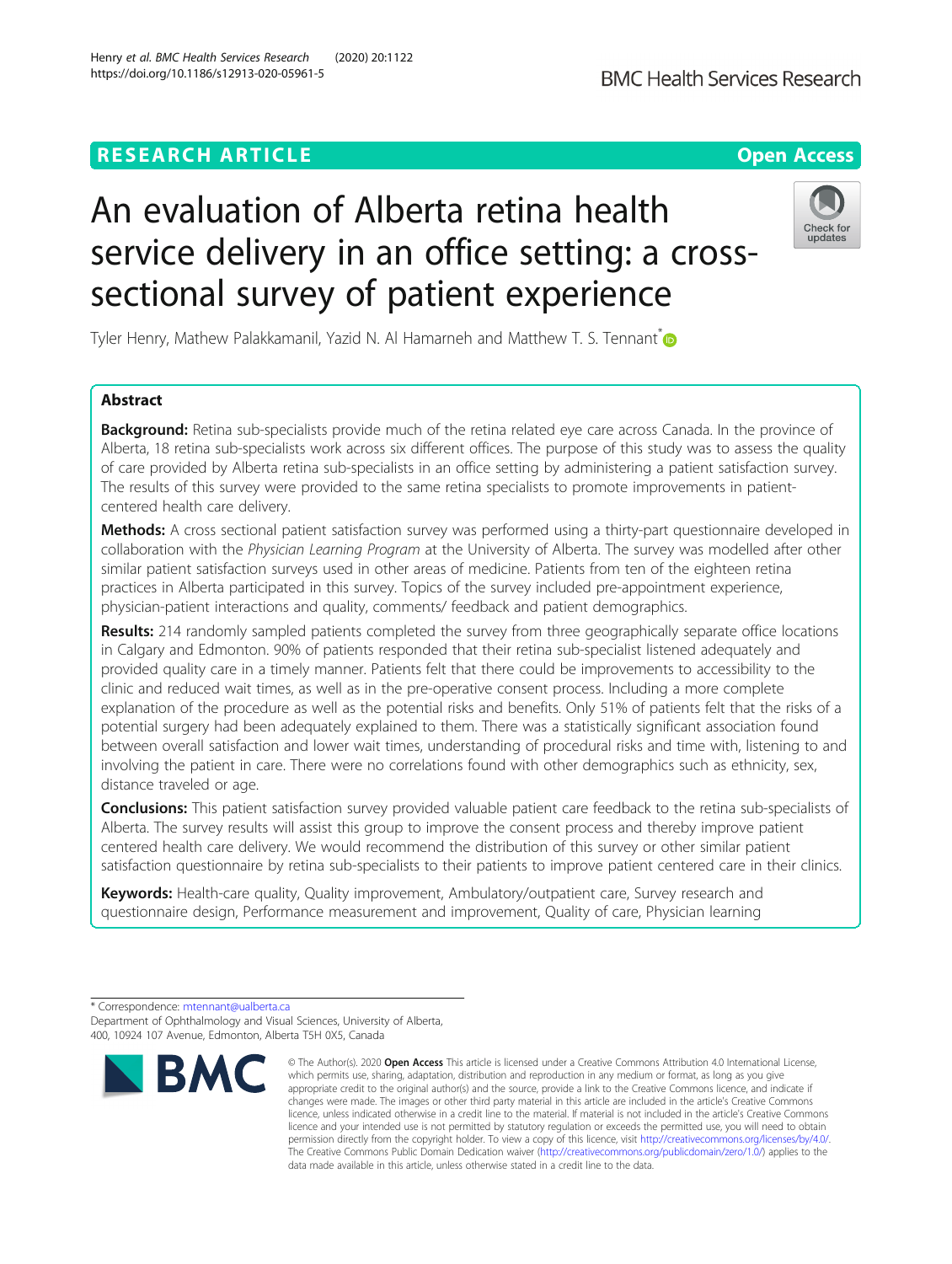# Background

Ophthalmology clinics in Canada are extremely busy due to the limited number of specialists serving a population of greater than 37 million people. Retinal subspecialty office-based clinics are often crowded with patients due to the repetitive nature of treatment for common vision-threatening diseases such as wet agerelated macular degeneration, diabetic retinopathy, and retinal vein occlusions. The advent of intravitreal injections to treat these three diseases has increased the workload of ophthalmologists by a factor of three or more, when compared to historical treatments such as laser, as patients commonly require between seven to nine injections in the first year of treatment [[1\]](#page-7-0). Indeed, it has been reported that many retina sub-specialists in Canada assess 75 patients or more per clinic day [\[1\]](#page-7-0).

In 2012, there were 142 practicing retina subspecialists across Canada. This represents 27% of ophthalmology sub-specialization [\[2](#page-7-0)]. The number of retina sub-specialists continues to grow to meet the increasing demands of the largest growing segment of the Canadian population (older adults) [\[3](#page-7-0)]. Currently, many retina sub-specialists in Canada work more than 10 h per clinic day delivering patient care [[1\]](#page-7-0).

In response to the growing clinical care demands, retina sub-specialty clinics have been forced to continually adapt and improve clinic efficiency. For example, many clinics have automatic pre-exam testing by qualified staff that includes visual acuity, intraocular pressures, and optical coherence tomography (OCT) scans to assess the retina. Furthermore, office-based procedures are arranged to maximize patient flow through the clinic. Many clinics have consolidated injections to dedicated portions of the day to improve efficiency and reduce wait-times. Such *injection clinics* might have more than 100 patients receiving intravitreal injections in a single day. In this high-volume clinical care environment, there is a risk that the quality of health care delivery might be compromised to enable the increased volume of care [[4\]](#page-7-0).

Prioritizing the needs and values of patients, listening to their concerns, and involving them in decision making could also enhance the quality the delivered care and improve patient outcomes. Indeed, it has been reported that the patient-physician relationships correlate with improved patient satisfaction, compliance, and outcome expectations [\[5](#page-7-0)]. Furthermore, patient satisfaction has been shown to be associated with improved treatment adherence in patients with diabetes [[6\]](#page-7-0). Moreover, unprofessional physician behaviours have been associated with patient dissatisfaction, complaints, and lawsuits as well as adverse outcomes of care [[7\]](#page-7-0). As such, in order to keep delivering the highest quality of care, clinics need to keep open feedback channels with the patients to critique the current processes and ensure the patients' utmost satisfaction.

The purpose of this study was to evaluate the current levels of patient satisfaction with the care delivered Alberta-based retina sub-specialists and to identify the factors associated with those levels of satisfaction. This was done with the assistance of the Physician Learning Program (PLP); an Alberta Medical Association program dedicated to working with physicians to use evidencebased clinical information and systems for clinical quality improvement, medical education and innovative advancement of clinical practice [[8\]](#page-7-0).

## Methods

In 2017, the members of the Retina Society of Alberta, a collection of retina specialists practicing in Alberta, met at their annual retreat to discuss patient care. A need was identified for evaluation of physicians (retinal subspecialists) working at retinal clinics. 18 sub-specialists agreed to develop a patient satisfaction survey that would be administered to their patients while in clinic. The anonymized information would then be shared with the group to enhance the quality of the delivered care. The group approached the PLP for assistance. A cross sectional survey of patient satisfaction of retinal clinics was conducted from May 1st, 2018 to May 4th 2018.

In the same year and early 2018, a self-made retinaspecific patient satisfaction survey was developed. As no validated patient satisfaction surveys specific to ophthalmology were found in the literature, a bespoke survey was developed using similar patient satisfaction surveys in other disciplines of medicine as a reference [[9,](#page-7-0) [10](#page-7-0)]. The survey was composed of the following sections: patient demographics, patient's clinic experience, interactions between patients and clinicians, and comments for improvement. Questions were designed to be specific to issues common to retina clinics, such as long wait times for appointments, lengthy clinic visits, short patientphysician interactions, and limited explanation of procedures. The time to complete the survey was limited to a maximum of 5 min, as it was felt that survey fatigue would occur at this stage, as well possible frustration from participants who want to leave clinic quickly. A draft of the survey was distributed to all 18 retina specialists across Alberta. Feedback was received and changes to the survey were performed as required. The revised survey was then piloted on 69 patients at the Alberta Retinal Clinic to check on its fitness for purpose and facilitate its refinement prior the main study (data from the pilot study were not included in the final analysis). Only minor adjustments were made. The final survey was composed of 30 questions (Table [1\)](#page-2-0). The internal consistency of responses was 0.6814 (in self-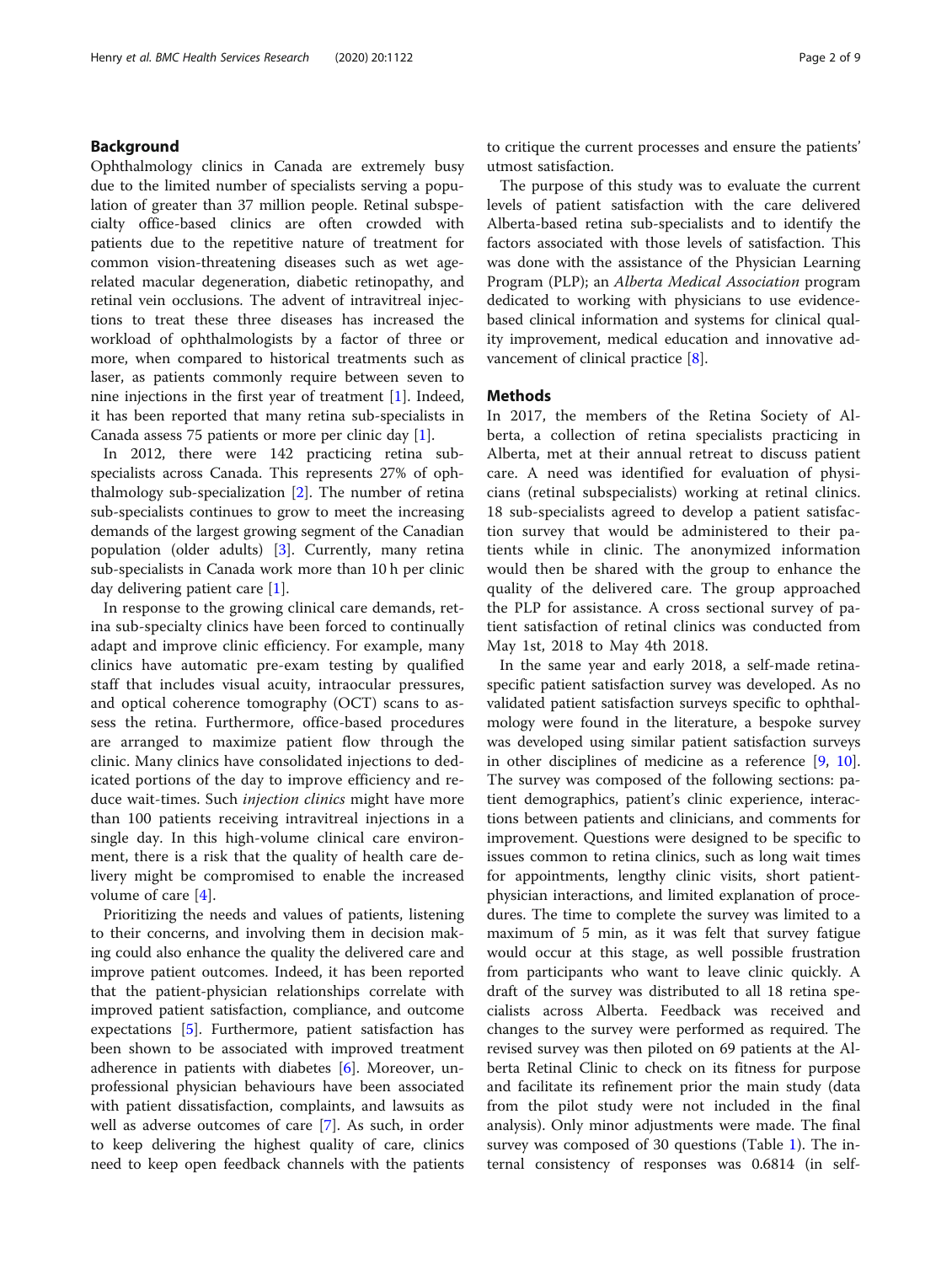# <span id="page-2-0"></span>Table 1 Complete questionnaire and multiple-choice options

| Questions                                                                                                                  | <b>Response Choices</b> |
|----------------------------------------------------------------------------------------------------------------------------|-------------------------|
| 1. Was this your first time at this clinic to see a retinal specialist?                                                    | Yes                     |
|                                                                                                                            | <b>No</b>               |
| 2. How long did you wait from the time of your referral until your visit to the specialist at this clinic?                 | Less than 1 week        |
|                                                                                                                            | 1-2 weeks               |
|                                                                                                                            | 2 weeks-1 month         |
|                                                                                                                            | More than a month       |
| 3. How long did you wait until you were seen by the specialist on your visit today?                                        | Less than 30 min        |
|                                                                                                                            | 30 min-1 h              |
|                                                                                                                            | $1-2h$                  |
|                                                                                                                            | More than 2 h           |
| 4. What is the name of the specialist you saw today?                                                                       | [Physician Name]        |
| 5. What is the reason for your visit at this clinic today?                                                                 | New Retinal Issue       |
|                                                                                                                            | Follow up               |
|                                                                                                                            | Scheduled Injection     |
|                                                                                                                            | Other                   |
| 6. a. During visit today, did your specialist clearly explain your injection plan to you?                                  | Yes definitely          |
|                                                                                                                            | Yes somewhat            |
|                                                                                                                            | No not really           |
|                                                                                                                            | No definitely not       |
| 7. b. Did your retina specialist explain the Optical Coherence Tomography (OCT) test results to you?                       | Yes definitely          |
|                                                                                                                            | Yes somewhat            |
|                                                                                                                            | No not really           |
|                                                                                                                            | No definitely not       |
| 8. c. Do you know what the risks associated with the injection are?                                                        | Yes definitely          |
|                                                                                                                            | Yes somewhat            |
|                                                                                                                            | No not really           |
|                                                                                                                            | No definitely not       |
| 9. Have you received an injection for macular degeneration?                                                                | Yes                     |
|                                                                                                                            | <b>No</b>               |
| 10. How long was the wait between your referral and being seen by a retinal specialist?                                    | Less than 1 week        |
|                                                                                                                            | 1-2 weeks               |
|                                                                                                                            | 2 weeks-1 month         |
|                                                                                                                            | More than a month       |
| 11. Did you receive the injection on the same day you were first seen by the retinal specialist?                           | Yes                     |
|                                                                                                                            | No                      |
| 12. What medication do you receive with your injection?                                                                    | Eylea                   |
|                                                                                                                            | Lucentis                |
|                                                                                                                            | Avastin                 |
|                                                                                                                            | I don't know            |
| 13. Did you have a retinal detachment?                                                                                     | Yes                     |
|                                                                                                                            | No                      |
| a) How long was the wait between the referral for the retinal detachment and when you were seen by the retinal specialist? | [insert Answer]         |
| b) Did you have surgery on the same day as you were first seen by the retinal specialist?                                  | Yes                     |
|                                                                                                                            | No                      |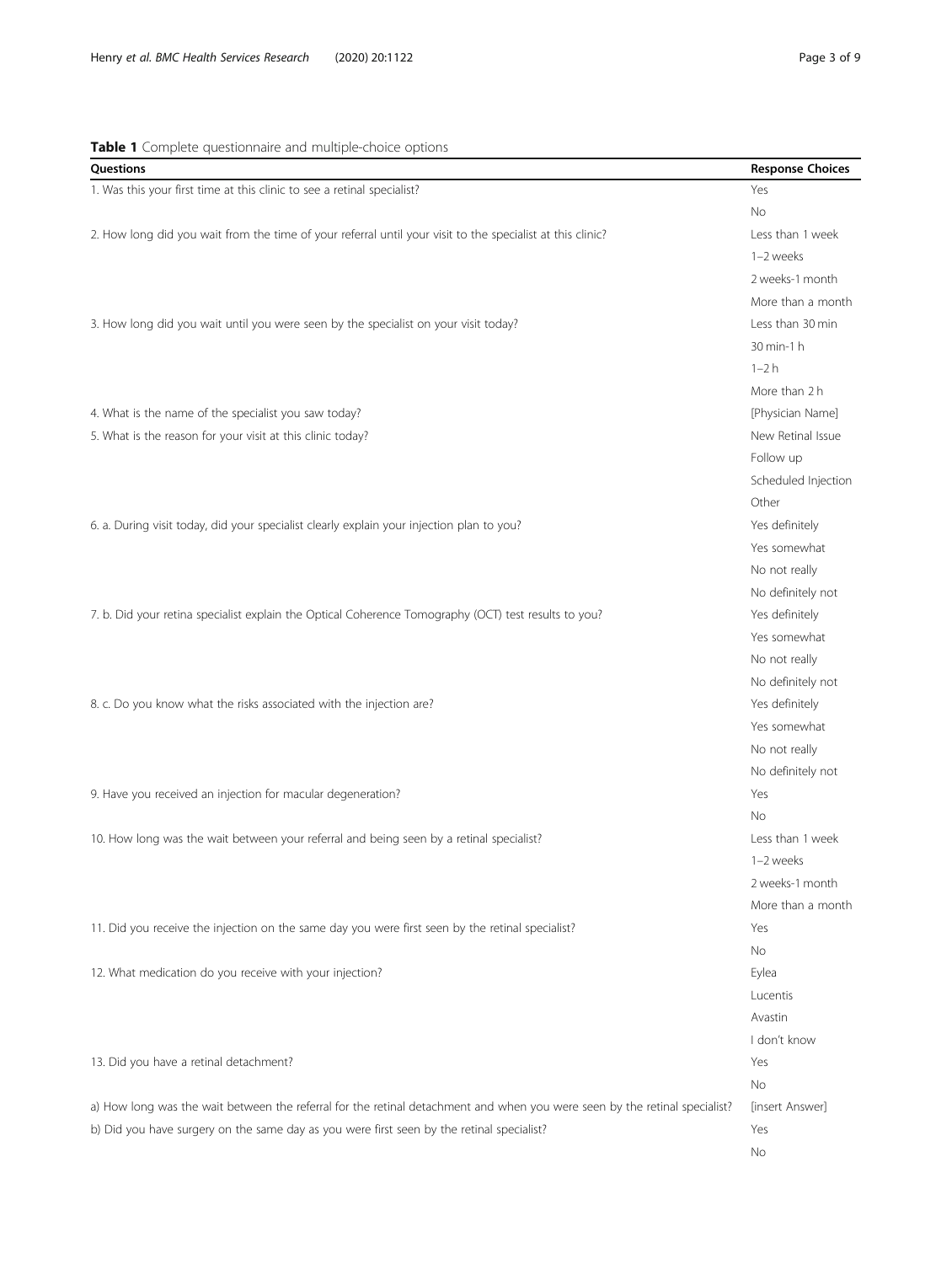# Table 1 Complete questionnaire and multiple-choice options (Continued)

| Questions                                                                                                                                                                       | <b>Response Choices</b>     |
|---------------------------------------------------------------------------------------------------------------------------------------------------------------------------------|-----------------------------|
| c) Were you referred for a retinal tear?                                                                                                                                        | Yes                         |
|                                                                                                                                                                                 | No                          |
| 14. Did your specialist spend enough time with you?                                                                                                                             | Yes definitely              |
|                                                                                                                                                                                 | Yes somewhat                |
|                                                                                                                                                                                 | No not really               |
|                                                                                                                                                                                 | No definitely not           |
| 15. Do you feel that your specialist listened to you?                                                                                                                           | Yes definitely              |
|                                                                                                                                                                                 | Yes somewhat                |
|                                                                                                                                                                                 | No not really               |
|                                                                                                                                                                                 | No definitely not           |
| 16. Did your specialist involve you in decisions about your care as much as you wanted?                                                                                         | Yes definitely              |
|                                                                                                                                                                                 | Yes somewhat                |
|                                                                                                                                                                                 | No not really               |
|                                                                                                                                                                                 | No definitely not           |
| 17. How confident are you that you can manage your own health with the help of your specialist?                                                                                 | Very Confident              |
|                                                                                                                                                                                 | Fairly Confident            |
|                                                                                                                                                                                 | Not Very Confident          |
|                                                                                                                                                                                 | Not Confident               |
| 18. Did your specialist provide you with informational materials (e.g. handouts) or talk to you about resources where you<br>could find more information regarding your health? | Yes<br>No                   |
| 19. Would you have liked to receive informational handouts or a list of information resources from your specialist?                                                             | Yes                         |
|                                                                                                                                                                                 | No                          |
| a) In what form would you have liked to receive information?                                                                                                                    | A Newsletter                |
|                                                                                                                                                                                 | An Electronic<br>newsletter |
|                                                                                                                                                                                 | Web links (internet)        |
|                                                                                                                                                                                 | Paper Handout               |
| 20. Using any number from 1 to 5, where 1 is the poorest possible care experience and 5 is the best possible care experience,                                                   | 1                           |
| please select the number would you use to rate this clinic?                                                                                                                     |                             |
|                                                                                                                                                                                 |                             |
|                                                                                                                                                                                 | 5                           |
| 21. Have you utilized the on-call services of the office?                                                                                                                       | Yes                         |
|                                                                                                                                                                                 | No                          |
| a) Have you called the clinic after-hours?                                                                                                                                      | Yes                         |
|                                                                                                                                                                                 | <b>No</b>                   |
| b) Did the physician/clinic call you back in a timely fashion?                                                                                                                  | Yes                         |
|                                                                                                                                                                                 | No                          |
| c) Were you satisfied by the service provided?                                                                                                                                  | Yes definitely              |
|                                                                                                                                                                                 | Yes somewhat                |
|                                                                                                                                                                                 | No not really               |
|                                                                                                                                                                                 | No definitely not           |
| 22. Were you satisfied by the access to clinic information/medical advice after-hours?                                                                                          | Yes definitely              |
|                                                                                                                                                                                 | Yes somewhat                |
|                                                                                                                                                                                 | No not really               |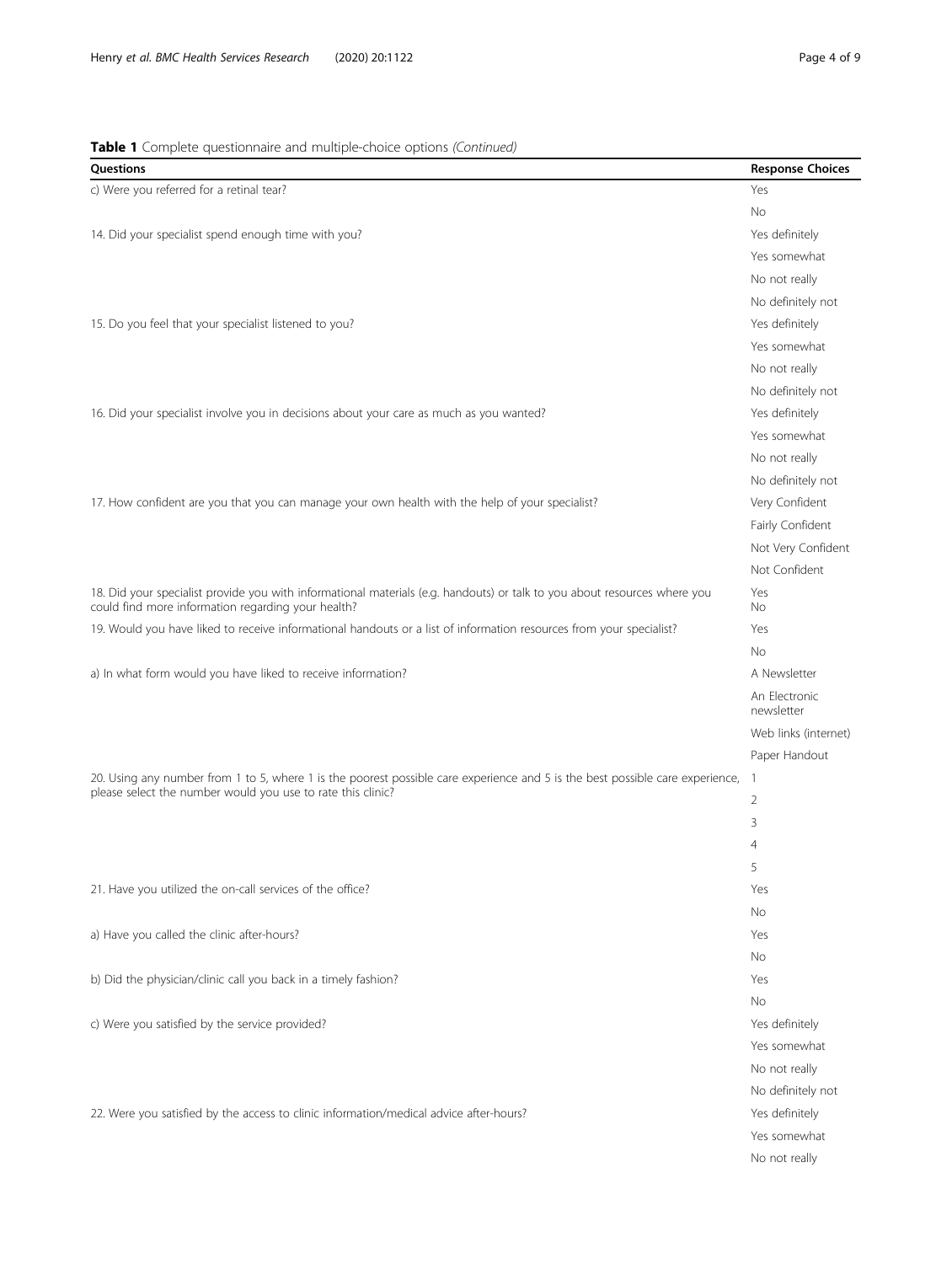# Table 1 Complete questionnaire and multiple-choice options (Continued)

| Questions                                                                                             | <b>Response Choices</b>    |
|-------------------------------------------------------------------------------------------------------|----------------------------|
|                                                                                                       | No definitely not          |
| 23. Do you identify as?                                                                               | Female                     |
|                                                                                                       | Male                       |
|                                                                                                       | Other (Specify)            |
| 24. How old are you?                                                                                  | Under 25                   |
|                                                                                                       | $25 - 34$                  |
|                                                                                                       | $35 - 44$                  |
|                                                                                                       | $45 - 54$                  |
|                                                                                                       | $55 - 64$                  |
|                                                                                                       | $65 - 74$                  |
|                                                                                                       | $75 - 85$                  |
|                                                                                                       | Older than 85              |
| 25. Do you identify as?                                                                               | White                      |
|                                                                                                       | Asian                      |
|                                                                                                       | <b>First Nations</b>       |
|                                                                                                       | Black/ African<br>American |
|                                                                                                       | Hispanic/Latino            |
|                                                                                                       | Middle Eastern             |
|                                                                                                       | Other                      |
|                                                                                                       | I'd rather not say         |
| 26. What is your postal code? This helps us understand how far you had to travel for health services. | [Postal Code]              |
| 27. How did you come to your visit today? Please check all that apply                                 | Bicycle                    |
|                                                                                                       | Bus                        |
|                                                                                                       | Taxi                       |
|                                                                                                       | <b>DATS</b>                |
|                                                                                                       | on foot                    |
|                                                                                                       | Train                      |
|                                                                                                       | Plane                      |
|                                                                                                       | Other                      |
| 28. Did somebody have to accompany you on your visit today?                                           | Yes                        |
|                                                                                                       | <b>No</b>                  |
| 29. Please provide us with feedback to help us improve future experiences at this clinic.             | [Comment]                  |
| 30. Complete?                                                                                         | Complete                   |
|                                                                                                       | Incomplete                 |

reported instruments a Cronbach's alpha of 0.6 is considered acceptable [\[11](#page-7-0)]).

Initially, all retina clinics in Alberta had agreed to participate in the survey prior to its development, yet, after the survey was created and data collection was to commence, some clinics did not respond to data collection requests. Three clinics encompassing 10 retina specialists across Alberta responded and agreed to take part and were included in our study.

Survey days were selected randomly depending on surveyor availability. On these days, all the patients of the associated specialists were eligible for participation. Patients were approached after their scheduled appointment by two trained researchers (MP and NY). All patients at the clinic were eligible to participate. The researchers asked the patients if they would like to answer a survey about their satisfaction with the care they received at the clinic. They were informed that their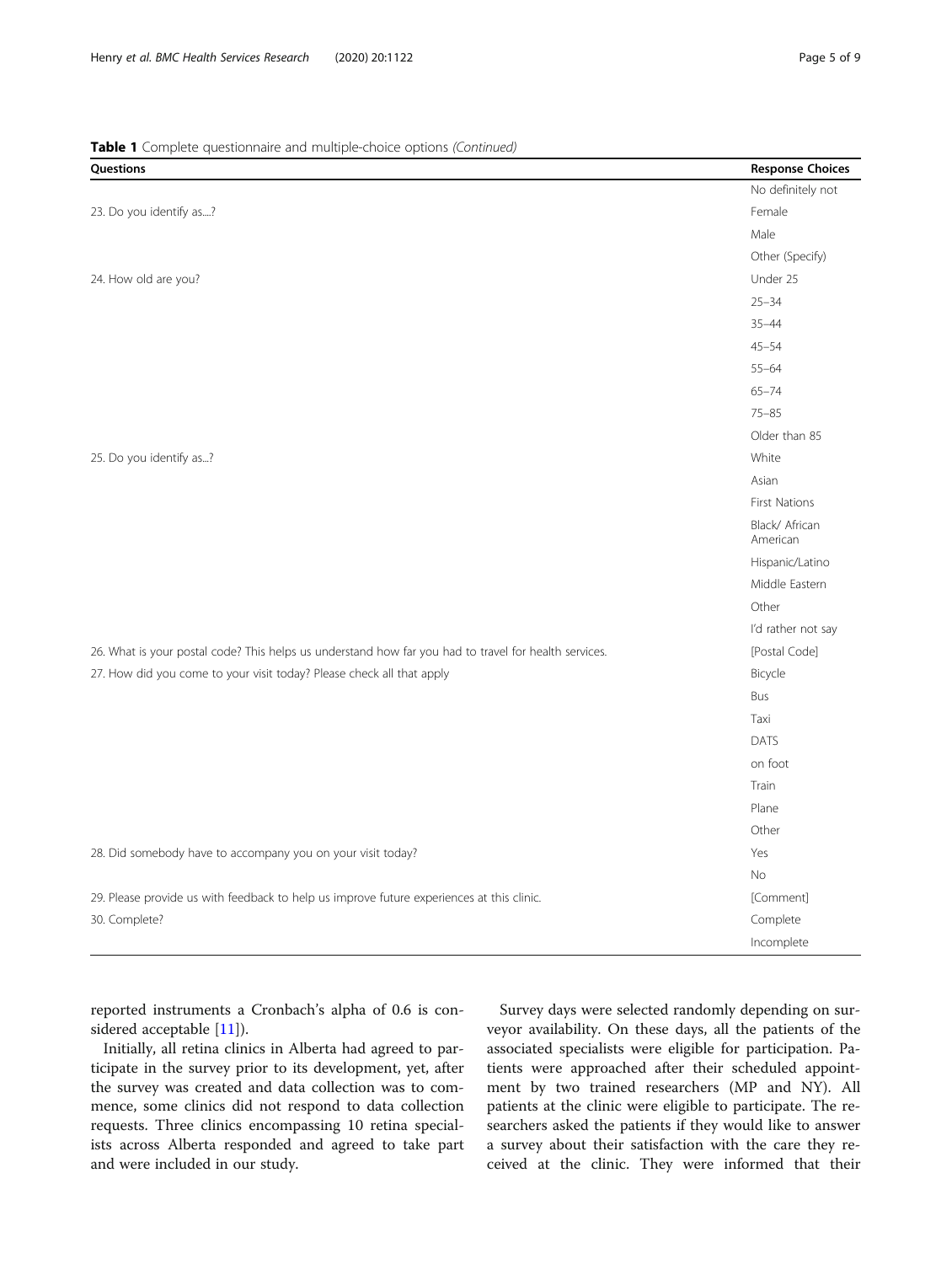responses would remain anonymous and would in no way affect their care. Additionally, participants understood they could withdraw consent at any time during or after the survey by contacting the researchers. Those who were interested in taking part provided verbal informed consent before answering the survey questions. Consented patients were provided an iPad to complete the survey individually. Consent was again confirmed by participants on the iPad prior to the first question. Font size was increased, in order to accommodate many patients with impaired vision. When required, assistance in reading the questions and inputting responses was provided with minimal interaction. Surveys were conducted throughout the day starting from approximately 9 AM to 4 PM, with a short break for lunch. No incentives were provided for participating in the survey. Family members were not included in the study. The researchers conducting the surveys were involved in the development of the survey and were familiar with all questions. The survey was reviewed and practiced by the researchers prior to conducting it on patients to ensure that similar messages were used for patient recruitment while they left the clinic and similar aid was provided to those participants who required assistance. All answers were confidential while patient demographics were anonymized. Information was kept in a password protected RedCAP database. Access to data was only available to researchers involved in the study.

Statistical analysis: Statistical analysis was performed using IBM SPSS Statistics® Version 26. Descriptive statistics, reliability analysis, and chi square tests were conducted. Survey responses were analyzed using descriptive statistics. Frequency (percentage) was used for categorical variables and mean (standard derivation) for continuous variables. Chi square test was used to determine the variables that significantly affected the patient's experience rating (overall satisfaction). Cronbach's alpha was used to test the internal consistency (the extent to which respondents answered the questions in a logical manner).

The study was approved by the the University of Alberta Research Ethics Board (Pro00070566).

# Results

## Patient population demographics

A total of 268 were approached in the period May 1st, 2018 till May 4th 2018 (from 9 AM till 4 pm every day). Of those 214 agreed to take part. More than two thirds of the participants (67%) were from Edmonton, while the other 33% were from Calgary. Older adults ( $\geq 65$ years old) represented 72% of the participants, 58% of the participants were female and 84% identified themselves as Caucasian. For all clinics combined, patients traveled a mean of 65 km (SD 180) to reach the clinics, traveling distances up to 2047 km [\[12](#page-7-0)] More than half of participants (57%) presented for a scheduled procedure (retinal injections being most common), while 35% presented for a follow-up appointment and 8% presented for new retinal issue or other reason. Table [2](#page-6-0) presents Patient Population Demographics.

# Patient clinical experience

Participants wait times for an appointment with a specialist ranged from less than a week to 3 months. Less than a third (30%) waited less than a week, 32% waited one to 2 weeks and 28% waited 2 weeks to 1 month and 11% waiting over a month to 3 months.

When arriving at the clinic, 47% of patients waited less than 30 min to be seen by their physician, 29% of patients waited 30 min to 1 h and 23% of patients waited more than 1 h.

The majority (93%) of the patients who utilized the on-call services (14%) indicated that the clinic and/or physician responded back in a timely fashion.

Of those who did not receive informational handouts, 14% indicated that they would've liked to receive one, highlighting paper format as the most desired way (50%).

Around three quarters (74%) of the participants rated their experience as the "best care experience" (five out of five) and only 7% rated it as three out of five or below. Participants rated their overall experience an average of 4.63 out of 5 across all clinics.

## Physician/ patient relations

Outlining the type and risks of intravitreal injections were identified as areas for improvement, since 81% of the participants did not know what medication they received in their injection and only 51% of patients felt confident that risks were clearly outlined. Despite the perceived lack of information being provided by their physician, 83% of the participants felt confident that they could manage their retinal problem with the help of their doctor and 71% of patients said that the results of the OCT had been explained to them. Furthermore, 79% felt involved in their treatment plan. Additionally, 90% of the participants felt very listened to (as opposed to "somewhat" or "not at all") and 90% felt that their physician spent enough time with them during their appointment.

# Variables associated with patient's experience rating (overall satisfaction)

The variables that were associated with higher patient experience rating (overall satisfaction) were: Shorter wait times ( $p < 0.029$ ), physician spending enough time with the patient ( $p < 0.001$ ), physician listening to the patient  $(p \lt 0.001)$ , being involved in the decision making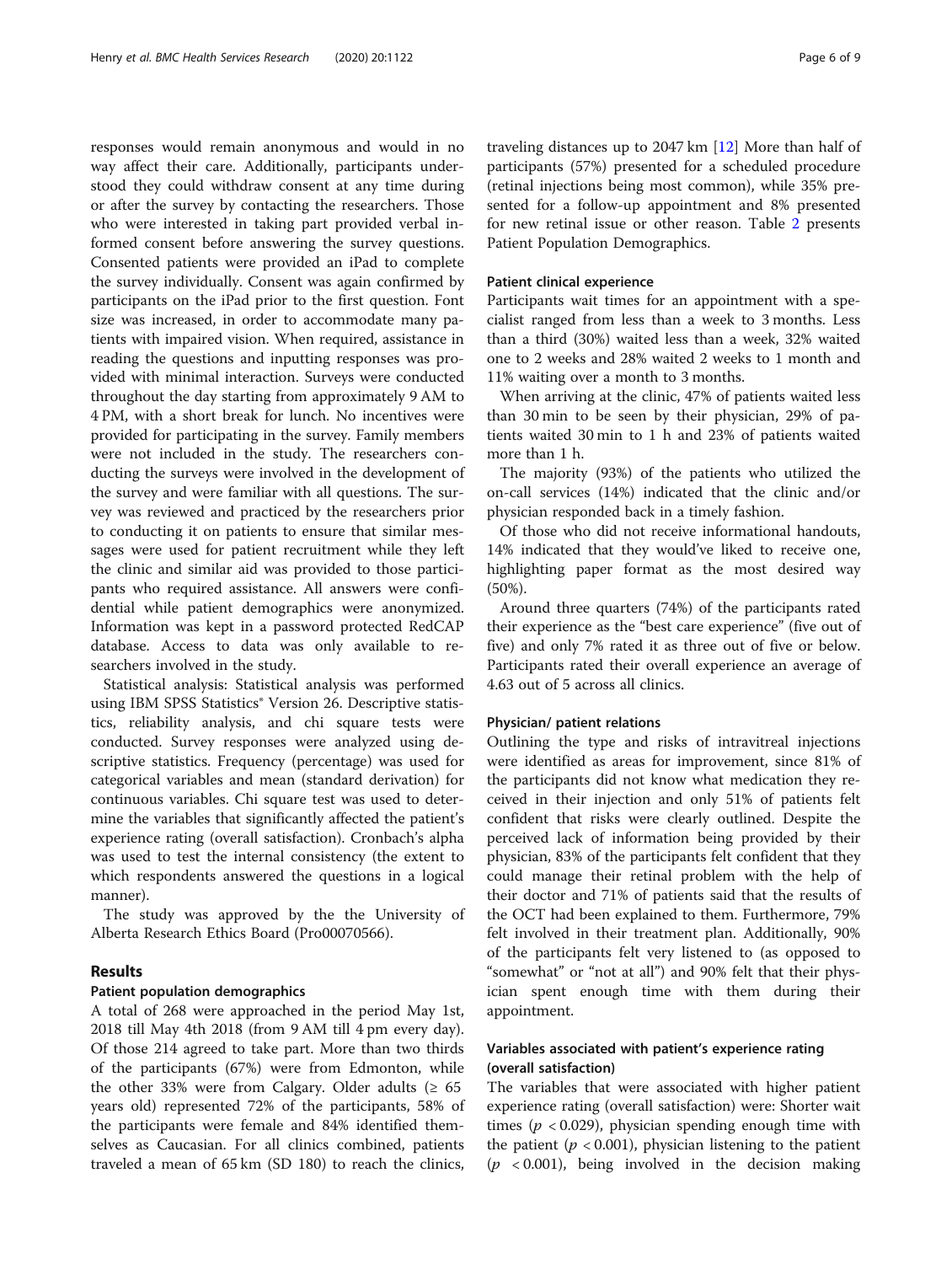<span id="page-6-0"></span>

|                                                 | <b>Calgary Clinics</b> | <b>Edmonton Clinic</b> | <b>Total</b>          |
|-------------------------------------------------|------------------------|------------------------|-----------------------|
| Estimated average number of daily patients      | 450                    | 450                    | 900                   |
| Number of surveyed patients                     | 70                     | 144                    | 214                   |
| Largest age group                               | $71\% > 65$ years old  | $72\% > 65$ years old  | $72\% > 65$ years old |
| Sex                                             |                        |                        |                       |
| Female                                          | 44                     | 80                     | 124                   |
| Male                                            | 25                     | 63                     | 88                    |
| No response                                     |                        |                        | 2                     |
| <b>Ethnic identity</b>                          |                        |                        |                       |
| Caucasian                                       | 56                     | 118                    | 174                   |
| Asian, African Canadian, First Nations or other | 14                     | 26                     | 40                    |
| Average distance travelled (min - max)          | 31.4 km (SD 50 km)     | 81 km (SD 213 km)      | 65 km (SD 180 km)     |
| <b>Appointment Reason</b>                       |                        |                        |                       |
| Injection (retinal)                             | 29                     | 92                     | 121                   |
| Follow up                                       | 37                     | 38                     | 75                    |
| New Issue or other                              | $\overline{4}$         | 9                      | 13                    |

process( $p \lt 0.001$ ), and knowing the risk of injection ( $p = 0.019$ ). While distance travelled ( $> 50$  km vs  $< 50$ ) km), clinic, ethnicity, age, sex, reason for visit, physician provider and whether or not the physician explained the patient's injection plan or their OCT results did not significantly affect the patient experience rating (overall satisfaction).

## **Discussion**

The survey provided exceptional data highlighting strengths and identifying previously unknown areas for improvement. Alberta retinal sub-specialty clinics had numerous strengths. Despite the high volume of patients seen each day at those clinics, most patients were seen by their retina sub-specialist within a reasonable amount of time. Patients reported that the on-call services were provided in a timely response (93%). Most patients also felt that their doctor spent enough time with them (90%) and listened to their concerns (90%). There was a high patient experience rating (overall satisfaction) of 4.63 out of 5. This is in line with the findings of Bahaziq and Crosby, Fuertes et al., and Bakar et al. who reported that patient satisfaction was associated with higher treatment adherence and better patient outcomes [[5](#page-7-0)–[7\]](#page-7-0).

Areas in which our retinal specialists could improve their clinical care were also identified. More than half of the participants (57%) received intraocular injections for treatment of various conditions such as diabetic retinopathy, macular degeneration and retinal vein occlusions. However, more than half of the patients (51%) did not feel that the risks of the procedure were fully explained. These risks include pain, bleeding, retinal tears, cataract, infection, and vision loss. Such discussion is important

for the patient's decision making; it is also a critical aspect of the informed consent process. Physician-patient communication surrounding risks can increase patient satisfaction  $[13]$  $[13]$ . Failure to outline risks can also place a physician at risk of medico-legal liability [\[14](#page-7-0)]. Most patients did not know what intravitreal medications they were receiving (81%). Patients must understand the nature of their illness and comprehend available treatment options including what medication they are receiving.

Our findings are consistent with the findings of Schoenfelder et al and Peterson et al, who reported that time spent with the doctor, communication during the appointment, doctor's kindness and accessibility were associated with higher patient satisfaction than other patient demographics; the latter reporting on glaucoma clinics [[15](#page-8-0), [16](#page-8-0)].

Improving practical patient encounter skills such as explaining procedure risks will need to be addressed. Follow up work will focus on strategies to improve the procedure's consent process. The Kellogg Eye Center at the University of Michigan, for example, has established a quality improvement program which monitors physician error through records and surveys that are presented to physicians in peer environments with improvement monitoring [\[17](#page-8-0)]. A similar program might be established in our clinics to allow continuous quality improvement.

Patient wait time in clinic is an issue for most medical clinics. We were not surprised to see that shorter wait times were associated with higher levels of patient experience rating (overall satisfaction). Such issue could be addressed by reducing wait times or addressing patient's perception of how long they wait. However, a study in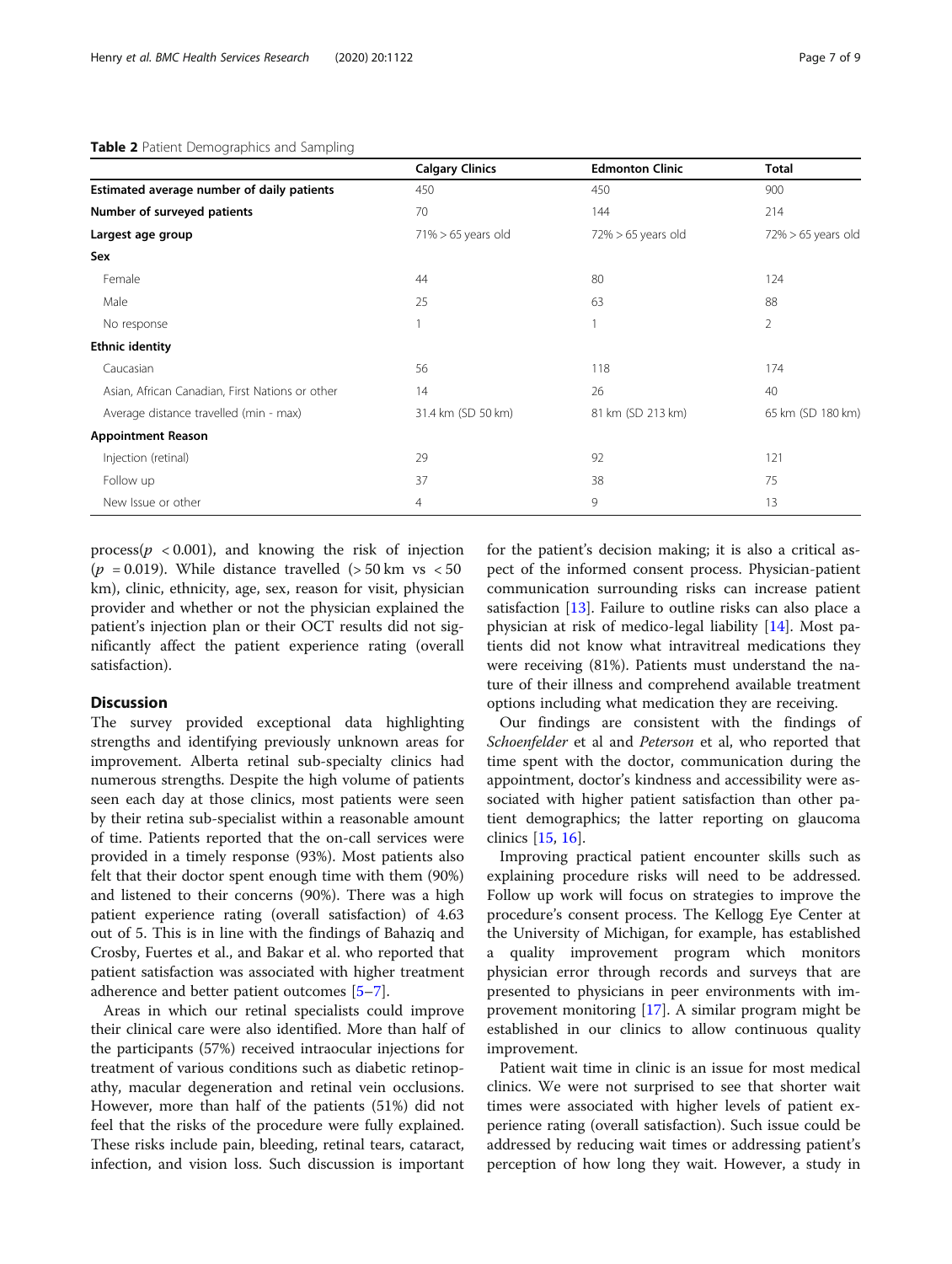<span id="page-7-0"></span>Hamilton, Ontario found that telling patients anticipated wait time information did not affect their satisfaction level [\[18\]](#page-8-0). As such, working with staff to minimize wait times might have a greater impact. Indeed, Callaway et al. reported reduced wait times when OCT was decentralized to the clinic's technician [\[19](#page-8-0)].. More research will need to be done to identify factors specific to each clinic surrounding wait times.

Our study is not without limitations. Convenient sampling could have introduced bias and affected the generalizability of the study findings. However, upon inspection, the characteristics of the participants corresponded closely to the characteristics of patients who attend the retina sub-specialty clinics. The data in the present study are self-reported; such data can be prone to social desirability bias.

Overall, we believe the results of this survey reflect positively on the clinical care provided by retina subspecialists in Alberta. Understanding both the strengths and weaknesses of our practices is vital to the improvement of quality of care for patients. The next steps will be to implement methods to improve areas of weakness and while maintaining or improving clinic strengths as discussed in conjunction with the PLP. Details from this study have been provided to individual retina specialists/ clinics for their own personal and collective improvement. This information should provide insights on gaps in the patient experience and allow the development of strategies to address patient concerns. These questions may be adapted to other clinics for future use.

# Conclusion

This is the first patient satisfaction survey assessing the quality of care found at office-based retina clinics in Canada. Data collected from our study will help retina specialists to improve eye care delivery for their patients.

#### Abbreviations

OCT: Optical Coherence Tomography; PLP: Physician Learning Program

#### Acknowledgements

Epidemiology Coordinating and Research (EPICORE) Centre at the University of Alberta.

#### Authors' contributions

MT developed the questionnaire, communicated with other physicians and offices and was the overseeing author. MP established the protocol, completed the most part of the survey work and contributed to the manuscript. YAH Complete statistical analysis, interpreted results and advised on edits. TH completed the other part of the survey work, did background research, analyzed the results and authored the main portion of the manuscript. All authors contributed to sections, edited, read and approved the final manuscript.

#### Funding

There was no funding involved for this study.

#### Availability of data and materials

The datasets generated and analysed during the current study are not publicly available due to the specific and sensitive responses pertaining to each retinal physician involved but are available from the corresponding author on reasonable request.

#### Ethics approval and consent to participate

This study was approved by the University of Alberta Research Ethics Board with (Pro00070566). Patients provided verbal consent which was then confirmed after on the iPad prior to the survey by clicking "yes" to if they consented to the use of their information. Informed consent protocols adhered to the Government of Canada's Tri-Council Policy Statement: Ethical Conduct for Research Involving Humans – TCPS 2 (2018).

#### Consent for publication

Not applicable.

#### Competing interests

The authors declare that they have no competing interests.

## Received: 4 April 2020 Accepted: 24 November 2020 Published online: 04 December 2020

## References

- 1. Choudhry N, Hasan J, Tennant M, Whelan J. Canadian Practices and Trends Survey (CAN-PAT) 2018. Paper presented at the 2019 Canadian retina society annual meeting, whistler, British Columbia, Canada. Calgary, Alberta, Canada: Canadian Retina Society; 2019.
- 2. Ali A, Al HS, Buys YM. Workforce supply of eye care providers in Canada : optometrists, ophthalmologists , and subspecialty ophthalmologists. Can J Ophthalmol Can d'ophtalmologie. 2015;50(6):422–8. [https://doi.org/10.1016/](https://doi.org/10.1016/j.jcjo.2015.09.001) [j.jcjo.2015.09.001.](https://doi.org/10.1016/j.jcjo.2015.09.001)
- 3. Ministry of State (Seniors) G of C. Government of Canada Action for Seniors report. Government of Canada — Action for Seniors report. [https://](https://www.canada.ca/en/employment-social-development/programs/seniors-action-report.html) [www.canada.ca/en/employment-social-development/programs/seniors](https://www.canada.ca/en/employment-social-development/programs/seniors-action-report.html)[action-report.html](https://www.canada.ca/en/employment-social-development/programs/seniors-action-report.html) ( 2014). Accessed April 20, 2019.
- 4. Morche J, Mathes T, Pieper D. Relationship between surgeon volume and outcomes: A systematic review of systematic reviews. Syst Rev. 2016;5(1). <https://doi.org/10.1186/s13643-016-0376-4>.
- 5. Fuertes JN, Anand P, Haggerty G, Kestenbaum M, Rosenblum GC. The physician-patient working alliance and patient psychological attachment, adherence, outcome expectations, and satisfaction in a sample of rheumatology patients. Behav Med. 2015;41(2):60–8. [https://doi.org/10.1080/](https://doi.org/10.1080/08964289.2013.875885) [08964289.2013.875885.](https://doi.org/10.1080/08964289.2013.875885)
- 6. Bakar ZA, Fahrni ML, Khan TM. Patient satisfaction and medication adherence assessment amongst patients at the diabetes medication therapy adherence clinic. Diabetes Metab Syndr Clin Res Rev. 2016;10(2): S139–43. [https://doi.org/10.1016/j.dsx.2016.03.015.](https://doi.org/10.1016/j.dsx.2016.03.015)
- 7. Bahaziq W, Crosby E. Physician professional behaviour affects outcomes: a framework for teaching professionalism during anesthesia residency. Can J Anesth. 2011;58(11):1039–50. <https://doi.org/10.1007/s12630-011-9579-2>.
- 8. Physician Learning Program. Physician Learning Program. Our Vision and Mission. [https://albertaplp.ca/about/our-vision-mission/.](https://albertaplp.ca/about/our-vision-mission/) (2019). Accessed November 24, 2019.
- 9. Hook A, Ware L, Siler B, Packard A. Breast Cancer navigation and patient satisfaction: exploring a community-based patient navigation model in a rural setting. Oncol Nurs Forum. 2012;39(4):397–85.
- 10. Tan N, Lim WS, Jain S. A Survey of Children's Reported Experience in Outpatient Pediatric Clinic Ophthalmology Clinics. J Pediatr Ophthalmol Strabismus. 2014;51(5):270–3.
- 11. Bjelland I, Dahl AA, Haug TT, Neckelmann D. The validity of the hospital anxiety and depression scale. An updated literature review. J Psychosom Res. 2002;52:69–77.
- 12. OpenStreetMap. (2009–2019). Distance Between Cities on Map. Retrieved June, 2019 from [https://www.distancefromto.net/: https://www.](https://www.distancefromto.net/) [distancefromto.net/.](https://www.distancefromto.net/)
- 13. Chen JY, Tao ML, Tisnado D, et al. Impact of physician-patient discussions on patient satisfaction. Med Care. 2008;46(11):1157–62. [https://doi.org/10.](https://doi.org/10.1097/MLR.0b013e31817924bc) [1097/MLR.0b013e31817924bc](https://doi.org/10.1097/MLR.0b013e31817924bc).
- 14. The Royal College of Physicians and Surgeons of Canada:: Legal Regulation of the Physician-Patient Relationship. [http://www.royalcollege.ca/rcsite/](http://www.royalcollege.ca/rcsite/bioethics/primers/legal-regulation-physician-patient-relationship-e) [bioethics/primers/legal-regulation-physician-patient-relationship-e](http://www.royalcollege.ca/rcsite/bioethics/primers/legal-regulation-physician-patient-relationship-e). Accessed July 12, 2020.